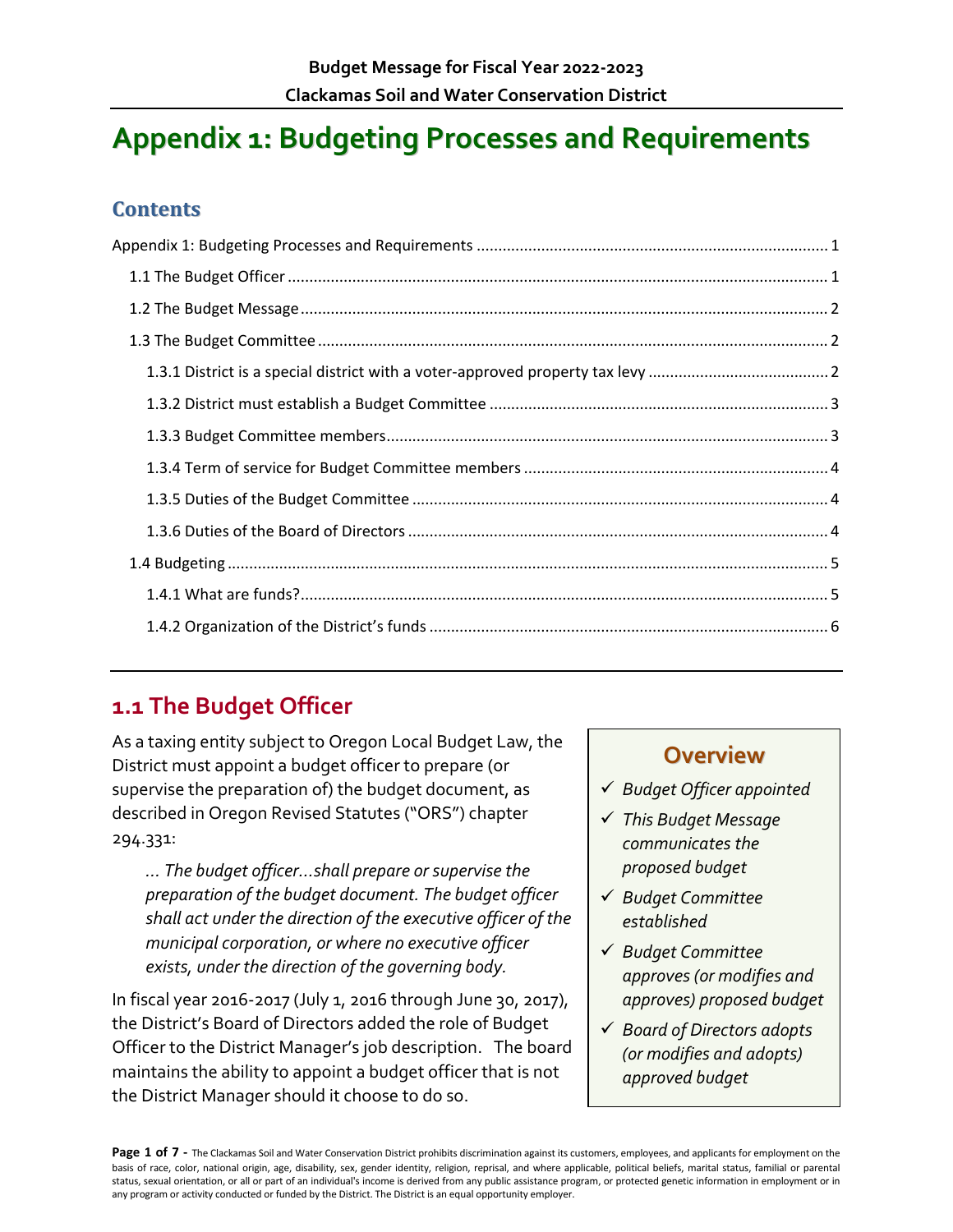### <span id="page-1-0"></span>**1.2 The Budget Message**

A cornerstone of the public budgeting process is communicating the annual budget to the Budget Committee and to the public. The budget message identifies significant changes from the previous budget and identifies significant new initiatives and changes in District programs and operations. The budget message also communicates how the District will continue to implement the District's long-range plan in the coming fiscal year.

According to Oregon Revised States chapter 294.403:

*A budget message shall be prepared by or under the direction of the executive officer of the municipal corporation or, where no executive officer exists, by or under the direction of the presiding officer of the governing body. The budget message shall be delivered at a meeting of the budget committee as provided in ORS 294.426 (1). The budget message shall: (1) Explain the budget document; (2) Contain a brief description of the proposed financial policies of the municipal corporation for the ensuing year or ensuing budget period; (3) Describe in connection with the financial policies of the municipal corporation, the important features of the budget document; (4) Set forth the reason for salient changes from the previous year or budget period in appropriation and revenue items; (5) Explain the major changes in financial policy; and (6) Set forth any change contemplated in the municipal corporation's basis of accounting and explain the reasons for the change and the effect of the change on the operations of the municipal corporation.*

## <span id="page-1-1"></span>**1.3 The Budget Committee**

Oregon Revised Statute chapter 294 requires public taxing entities to prepare a budget consistent with Oregon Local Budget Law.

#### <span id="page-1-2"></span>**1.3.1 District is a special district with a voter-approved property tax levy**

The Clackamas Soil and Water Conservation District is a special district of the State of Oregon and a local unit of government, formed under the authority of ORS chapter 568, with the powers and duties described in that law. The current district was formed by combining the North Clackamas and South Clackamas district boards on March 22, 1974; the two original districts go back to 1958.

In 2006, Clackamas County voters passed Measure 3-221, granting a permanent property tax rate limit to the District, making the District a public taxing entity subject to Oregon Local Budget Law. The language of Measure 3-221 as approved by voters is shown below: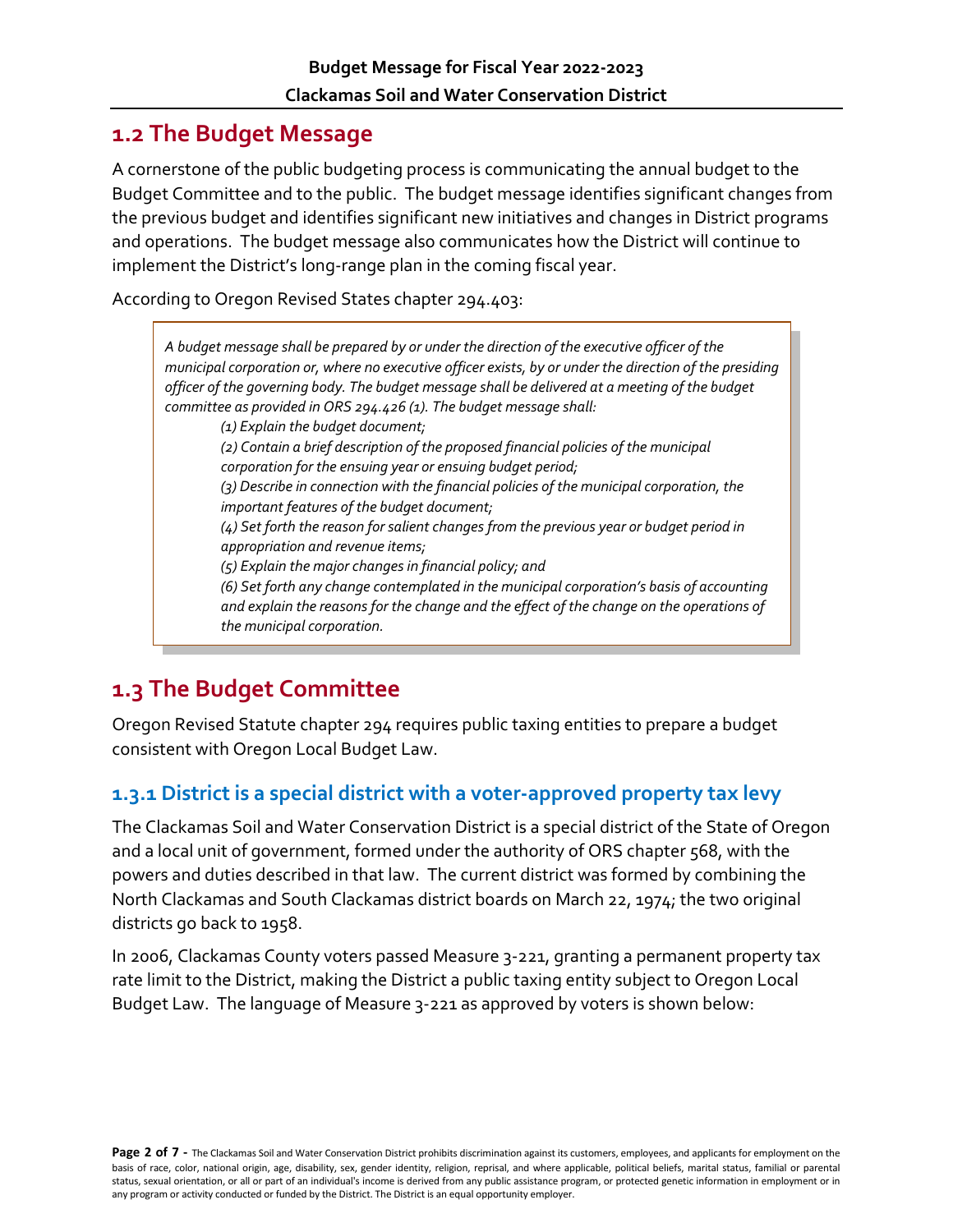This permanent rate limit will enable Clackamas Soil and Water Conservation District to provide education and technical assistance to urban and rural residents, farmers, businesses, municipalities, and others to meet rising legal and public expectations for healthy and sustainable management of our land, air and water. The District does not make or enforce regulations.

The permanent rate limit will support current District programs including conservation technical assistance, help for landowners navigating regulations, and cost-share funding for conservation projects to improve the quality of our streams, working lands and natural habitat for fish, wildlife, and people. The District is also responding to citizen demands to implement a countywide weed program focused on education and sustainable control methods.

This measure establishes a permanent rate limit of \$0.05 per \$1,000 assessed valuation. It will cost a property owner a maximum of \$10.00 per year on property valued at \$200,000 and yield an estimated \$1,400,000 to the District. The District may levy a lower rate. This permanent rate is an upper limit that by law can never be raised.

#### <span id="page-2-0"></span>**1.3.2 District must establish a Budget Committee**

The District must establish a Budget Committee and must hold at least one public meeting to review and approve the upcoming year's budget. The Budget Committee consists of the District's governing body and an equal number of local registered voters appointed by the governing body.

#### <span id="page-2-1"></span>**1.3.3 Budget Committee members**

In 2022, the Budget Committee consists of 14 members: seven electors and the seven-member Board of Directors. This group provides wide representation on natural resources issues and opportunities throughout the District.

| <b>Name</b>             | <b>Board or Elector</b> | <b>Status</b>                                      |
|-------------------------|-------------------------|----------------------------------------------------|
| David Bugni             | Elector                 | Appointed in 2022, to finish a term ending in 2024 |
| John Borden             | Elector                 | Re-appointed in 2022, in first year of term        |
| Michael Weinberg        | Elector                 | Appointed in 2020, in third year of term           |
| Steve Fedje             | Elector                 | Re-appointed in 2021, in second year of term       |
| <b>Terry Muilenberg</b> | Elector                 | Re-appointed in 2020, in third year of term        |
| Rennie Squier           | Elector                 | Re-appointed in 2022, in first year of term        |
| <b>PK Melethil</b>      | Elector                 | Appointed in 2022, in first year of term           |
| Jeff Becker             | <b>Board</b>            | Serves while a Board member                        |
| Roger Fantz             | <b>Board</b>            | Serves while a Board member                        |
| Don Guttridge           | <b>Board</b>            | Serves while a Board member                        |
| Jim Johnson             | Board                   | Serves while a Board member                        |
| Jan Lee                 | <b>Board</b>            | Serves while a Board member                        |
| Jesse Nelson            | <b>Board</b>            | Serves while a Board member                        |
| Joan Zuber              | <b>Board</b>            | Serves while a Board member                        |

Page 3 of 7 - The Clackamas Soil and Water Conservation District prohibits discrimination against its customers, employees, and applicants for employment on the basis of race, color, national origin, age, disability, sex, gender identity, religion, reprisal, and where applicable, political beliefs, marital status, familial or parental status, sexual orientation, or all or part of an individual's income is derived from any public assistance program, or protected genetic information in employment or in any program or activity conducted or funded by the District. The District is an equal opportunity employer.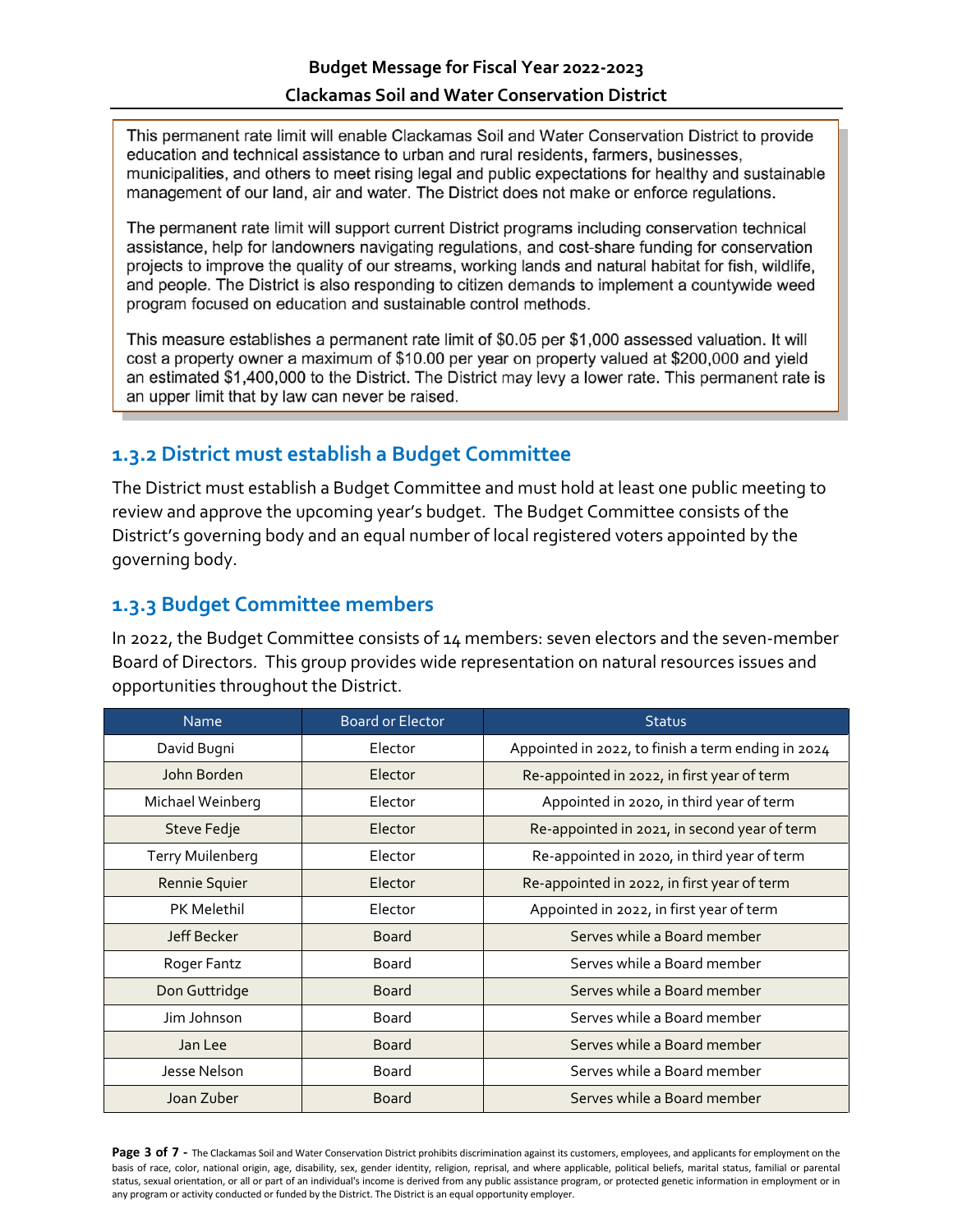#### <span id="page-3-0"></span>**1.3.4 Term of service for Budget Committee members**

Citizen members are appointed by the District's Board of Directors to serve three-year terms. Terms of citizen members are staggered to help provide continuity from year to year and to allow new ideas and perspectives to be included in the Committee's deliberations.

### <span id="page-3-1"></span>**1.3.5 Duties of the Budget Committee**

The role of the Budget Committee is to review the proposed budget submitted by the Budget Officer, and either approve it as proposed or modify it. The Committee elects a presiding officer to help the Committee reach an affirmative vote in approving the budget.

Specifically, the Budget Committee:

- 1. Receives the budget document.
- 2. Hears the budget message.
- 3. Considers public comment.
- 4. Discusses and revises the budget as needed.
- 5. Approves the budget.
- 6. Approves the property taxes to be levied.

All meetings of the Budget Committee are subject to Oregon's Public Meetings Law (ORS 192.610 through ORS 192.690). A quorum of the Committee is required to conduct business and a majority of the Committee members is required to take action. This year a quorum and simple majority are the same: eight Committee members.

The Committee may request and receive additional information from District officials.

The District anticipates holding two meetings of the Budget Committee, one in March 2022 and the other in April 2022. The proposed budget and budget message will be presented by the Budget Officer at the first Budget Committee meeting. At the second meeting, any changes requested by the Committee will be presented, and public testimony on the proposed budget will be accepted. The Budget Committee is scheduled to vote on the proposed budget at the second meeting.

### <span id="page-3-2"></span>**1.3.6 Duties of the Board of Directors**

Following approval of the budget by the Budget Committee, the District's Board of Directors will hold a budget hearing on the budget as approved by the Committee. Any person may comment on the approved budget at the hearing.

After the hearing, the Board of Directors can change the budget estimates and the tax levy approved by the Budget Committee. However, if the Board increases the tax by any amount, or if the Board increases expenditures in any fund by 10% or more, the District must republish the amended budget summary and hold another budget hearing.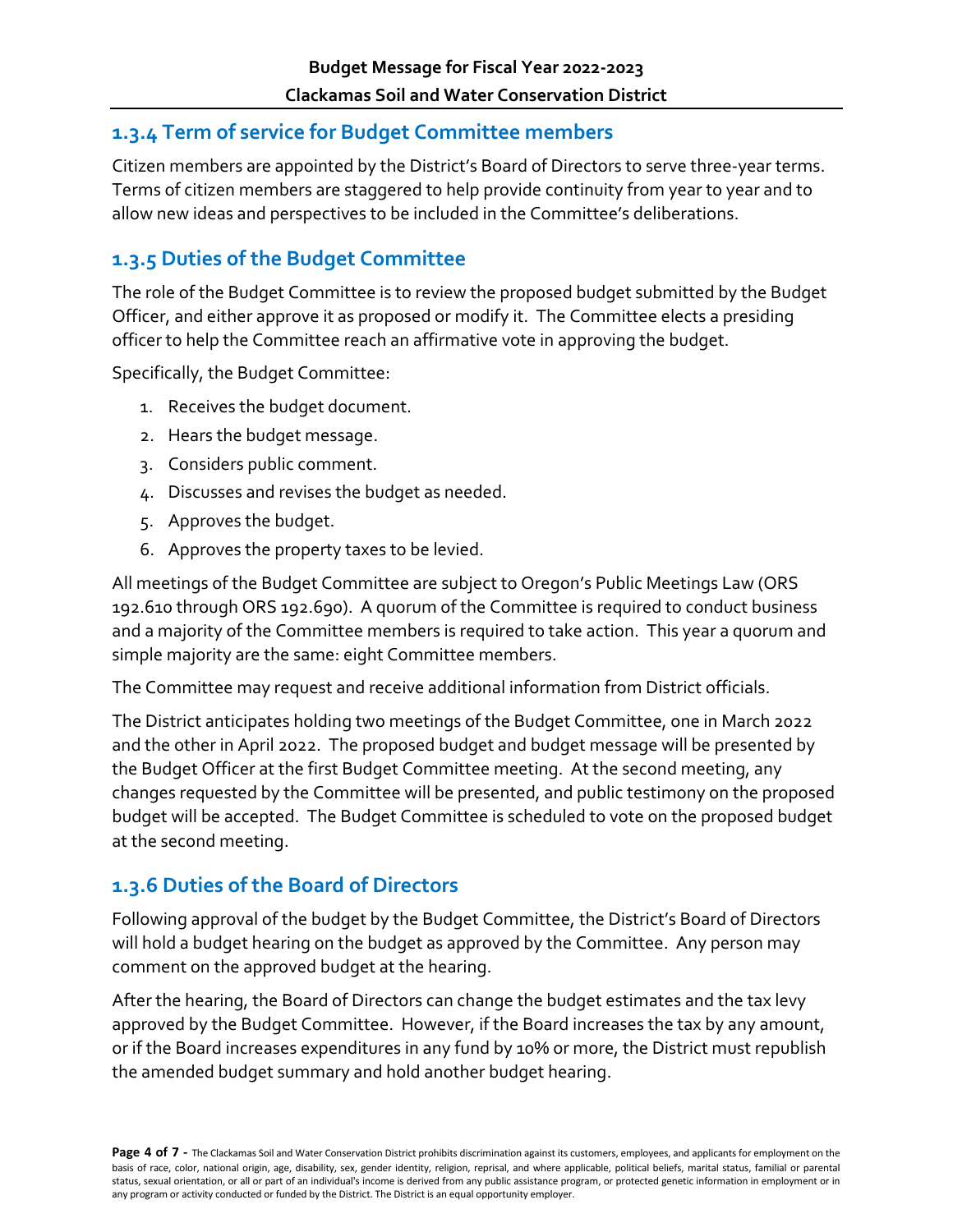The deadline for the Board of Directors to enact a resolution that adopts the budget, makes appropriations, imposes tax levies, and categorizes each tax is June 30, 2022.

## <span id="page-4-0"></span>**1.4 Budgeting**

Oregon Revised Statute chapter 294 requires public taxing entities to prepare a budget consistent with Oregon Local Budget Law. The budget is a one-year financial plan that balances resources and needs to help accomplish the District's mission and goals. Appropriations identified in the adopted budget are spending limits.

#### <span id="page-4-1"></span>**1.4.1 What are funds?**

The budget is prepared by fund. Each fund in the budget must balance, i.e., resources and requirements must match. The District has three kinds of funds: general fund, special revenue fund, and reserve fund.

The Oregon Department of Revenue describes a general fund as shown below:

The purpose of a general fund is to record financial transactions relating to all activities for which specific types of funds are not required. It is the general operating fund for the local government. Most local governments have a general fund. Many small districts have only a general fund.

The Oregon Department of Revenue describes a special revenue fund as shown below:

Special revenue funds should be set up for dedicated local option tax levies, specific purpose grants and other revenues when required by statute, charter provision, or the terms of a grant. The number of such funds depends upon the activities of the local government and how it is funded…The general requirement is that dedicated revenues must be used for the specific purpose authorized, and separate funds should be established for them (ORS 311.350).

The Oregon Department of Revenue describes a reserve fund as shown below: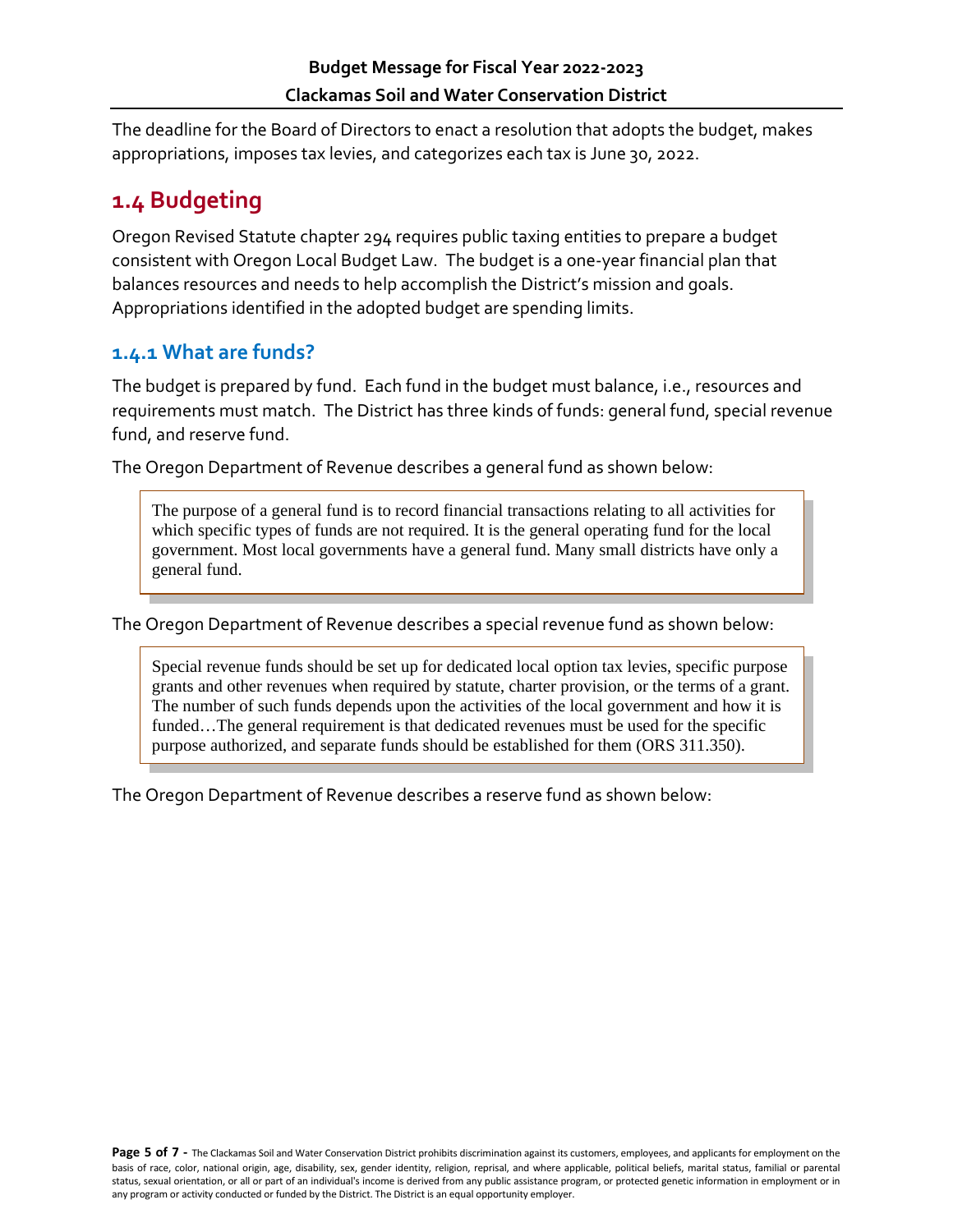A local government may set up a reserve fund to accumulate money for financing the cost of any service, project, property or equipment that the district can legally perform or acquire (ORS 294.346, renumbered from 294.525). Under Local Budget Law, a reserve fund is a way to save money from year to year. Expenditures can be appropriated and made directly from a reserve fund.

The resolution or ordinance creating a reserve fund should state the purpose for which the money in the fund can be spent. At least every 10 years after the establishment of a reserve fund, the governing body must review the fund to decide if it should be continued or abolished. Any unexpended or unobligated balance left in the fund when it is abolished can be transferred to the general fund or any other fund designated by the governing body. Money in a reserve fund can only be used for the purpose for which the fund was established. Expenditures for that purpose may be budgeted and appropriated directly from the reserve fund. Transfers may not be made from a reserve fund unless the fund that receives the transfer uses the money for a purpose consistent with the purpose of the reserve fund. Interfund loans can be made from a reserve fund under ORS 294.468 (renumbered from 294.460).

### <span id="page-5-0"></span>**1.4.2 Organization of the District's funds**

The District has established four funds:

- 1. General Fund
- 2. Conservation Grants Fund
- 3. Conservation Loans Fund
- 4. Working Lands Legacy Fund

#### **GENERAL FUND**

Six organizational units or departments exist within the General Fund:

- 1. District Operations
- 2. Conservation Planning
- 3. WeedWise
- 4. Education and Outreach
- 5. Land Management
- 6. Not Allocated Expenditures

The Not Allocated Expenditures portion of the General Fund captures costs that are not allocated to a specific department, including transfers from the General Fund to other funds.

General Fund money is the least restricted resource in the budget.

Generally speaking, the highest level of activity occurs in the General Fund, followed by the two conservation funds (the Conservation Grants Fund and the Conservation Loans Fund).